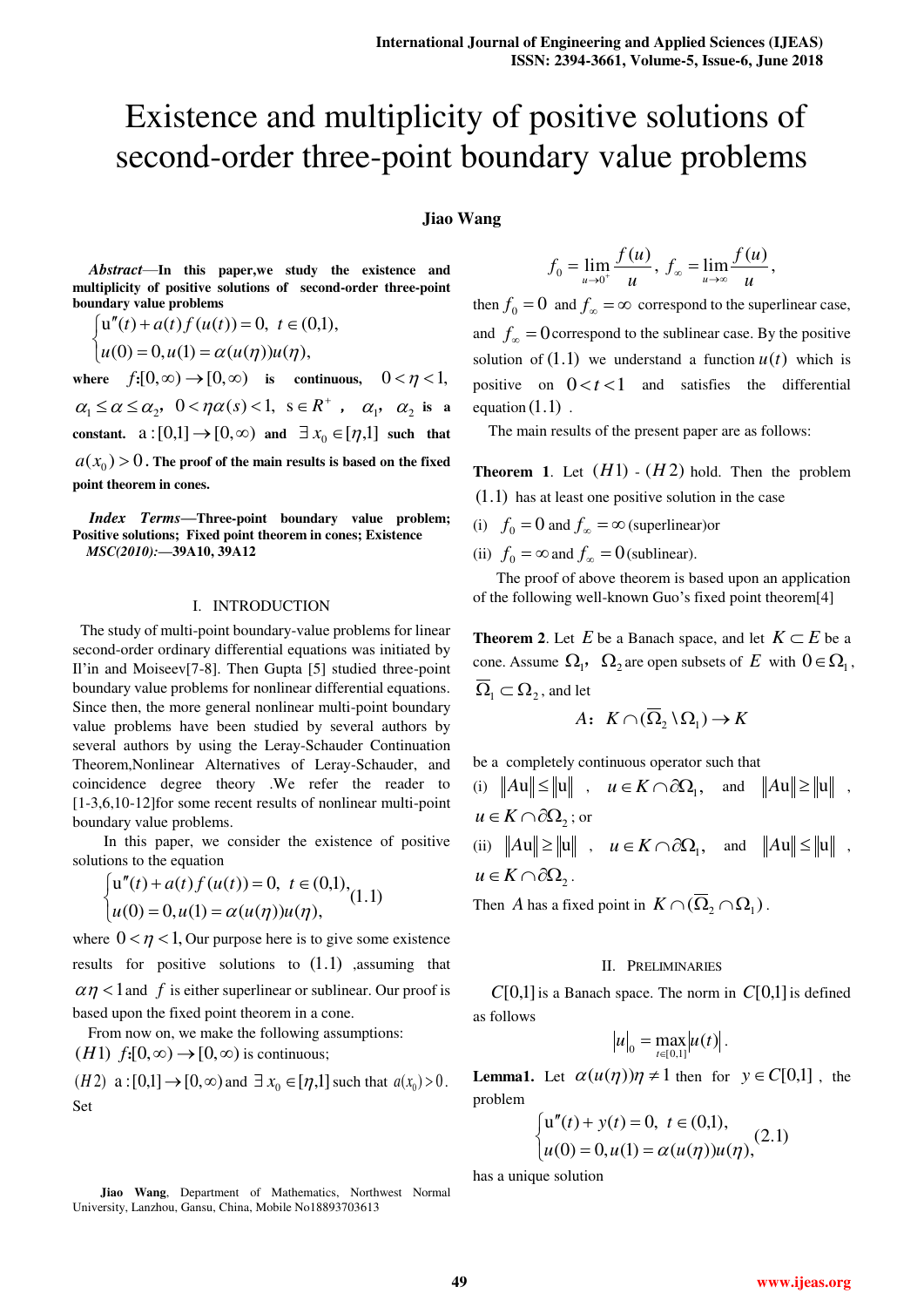$$
u(t) = \int_0^1 G(t,s)f(y(s))ds
$$
  
+ 
$$
\frac{\alpha(u(\eta))}{1 - \alpha(u(\eta))\eta} \int_0^1 G(\eta,s)f(y(s))ds.
$$
  
:= 
$$
Au(t), t \in (0,1).
$$

Where

$$
H(t,s) = G(t,s) + \frac{\alpha(u(\eta))}{1 - \alpha(u(\eta))\eta} G(\eta, s). \tag{2.2}
$$

And

$$
G(t,s) = \begin{cases} t(1-s), 0 \le t \le s \le 1, \\ s(1-t), 0 \le s \le t \le 1, \\ G(\eta, s) = \begin{cases} \eta(1-s), \eta \le s \le 1, \\ s(1-\eta), 0 \le s \le \eta. \end{cases} \end{cases}
$$

**Lemma 2.** Let  $0 < \alpha(u(\eta)) < \frac{1}{\eta}$ .  $\eta$  $<\alpha$ (**u**( $\eta$ )) <  $\frac{1}{\tau}$ . If  $y \in C[0,1]$ 

and  $y \ge 0$ , then the unique solution *u* of the problem  $(1.1)$ satisfies

$$
u\geq 0, t\in[0,1].
$$

**Proof** From the fact that  $u''(x) = -y(x) \le 0$ , we know that the graph of  $u(t)$  is concave down on  $(0,1)$ . So if  $u(1) \ge 0$  then the concavity of *u* and the boundary condition  $u(0) = 0$ , imply that  $u \ge 0$  for  $t \in [0,1]$ .

If  $u(1) < 0$ , then we have that

$$
u(\eta) < 0, (2.3)
$$

and

$$
u(1) = \alpha(u(\eta))u(\eta) > \frac{1}{\eta}u(\eta)
$$
 (2.4)

This contradicts the concavity of *u* .

**Lemma 3.** Let  $\alpha(u(\eta))\eta > 1$ . If  $y \in C[0,1]$  and for  $y \ge 0$ , then the problem  $(1.1)$  has no positive solution.

**Proof** Assume that has a positive solution *u*

If  $u(1) > 0$ , then  $u(\eta) > 0$ , and

$$
\frac{u(1)}{1} = \frac{\alpha(u(\eta))u(\eta)}{1} > \frac{u(\eta)}{\eta}, (2.5)
$$

this contradicts the concavity of *u* .

If  $u(1) = 0$  and for some  $\tau \in (0,1)$ ,  $u(\tau) > 0$  then  $(u)$  (1) 0 =  $(u)$  (0.0)

$$
u(\eta) = u(1) = 0, \ \tau \neq \eta \ (2.6)
$$

If  $\tau \in (0, \eta)$ , then  $u(\tau) > u(\eta) = u(1)$ , which contradicts the concavity of *u* . If  $\tau \in (\eta, 1)$ , then  $u(0) = u(\eta) < u(\tau)$ , which contradicts the concavity of *u* again.

In the rest of the paper, we assume that  $\alpha(u(\eta))\eta < 1$ .

**Lemma 4.** Let 
$$
0 < \alpha(u(\eta)) < \frac{1}{\eta}
$$
 If  $y \in C[0,1]$  and

 $y \ge 0$ , then the unique solution of the problem  $(1.1)$ satisfies

$$
\min_{t \in [\eta, 1]} u(t) \ge \gamma ||u||
$$
  
Where  $\gamma = \min{\{\alpha_1 \eta, \frac{\alpha_1(1-\eta)}{1-\alpha_1 \eta}, \eta\}}$ .

**Proof** We divide the proof into two steps. Step1. We deal with the case  $0 < \alpha(u(n)) < 1$ . In this case, by Lemma 2 ,we know that  $u(\eta) \ge u(1)$ . (2.7)

Set

$$
u(\bar{t}) = ||u||.(2.8)
$$

If  $\bar{t} \leq \eta < 1$ , then

$$
\min_{t \in [\eta,1]} u(t) = u(1), (2.9)
$$

and

$$
u(\bar{t}) \le u(1) + \frac{u(1) - u(\eta)}{1 - \eta}(0 - 1)
$$
  
= 
$$
u(1)[1 - \frac{1}{1 - \eta}]
$$
  
= 
$$
u(1)\frac{1 - \alpha\eta}{\alpha(1 - \eta)}
$$
  

$$
\le u(1)\frac{1 - \alpha_1\eta}{\alpha_1(1 - \eta)}
$$

This together with  $(2.9)$  implies that

$$
\min_{t \in [\eta,1]} u(t) \ge \frac{\alpha_1(1-\eta)}{1-\alpha_1\eta} \|u\| (2.10).
$$

If  $\eta < \bar{t} < 1$ , then

$$
\min_{t \in [\eta,1]} u(t) = u(1), (2.11)
$$

From the concavity of *u* , we know that

$$
\frac{u(\eta)}{\eta} \ge \frac{u(\bar{t})}{\bar{t}}.(2.12)
$$

Combining  $(2.12)$  and boundary condition  $\alpha(u(\eta))u(\eta) = u(1)$ , we conclude that

$$
\frac{u(1)}{\alpha(u(\eta))\eta} \ge \frac{u(\bar{t})}{\bar{t}} \ge u(\bar{t}) = ||u||,
$$

This is

$$
\min_{t\in[\eta,1]} u(t) \ge \alpha(u(\eta))\eta \|u\| \ge \alpha_1(u(\eta))\eta \|u\|. \tag{2.13}
$$

 Step 2. We deal with the case  $\eta$  $1 \leq \alpha(u(\eta)) < \frac{1}{\eta}$ . In this

case , we have

Set

$$
u(\bar{t}) = ||u||, (2.15)
$$

 $u(\eta) \le u(1)$ . (2.14)

then we can choose  $\bar{t}$  such that

$$
\eta \leq \bar{t} \leq 1.(2.16)
$$

(we note that if  $\bar{t} \in [0,1] \setminus [\eta,1]$ , then the point  $(\eta, u(\eta))$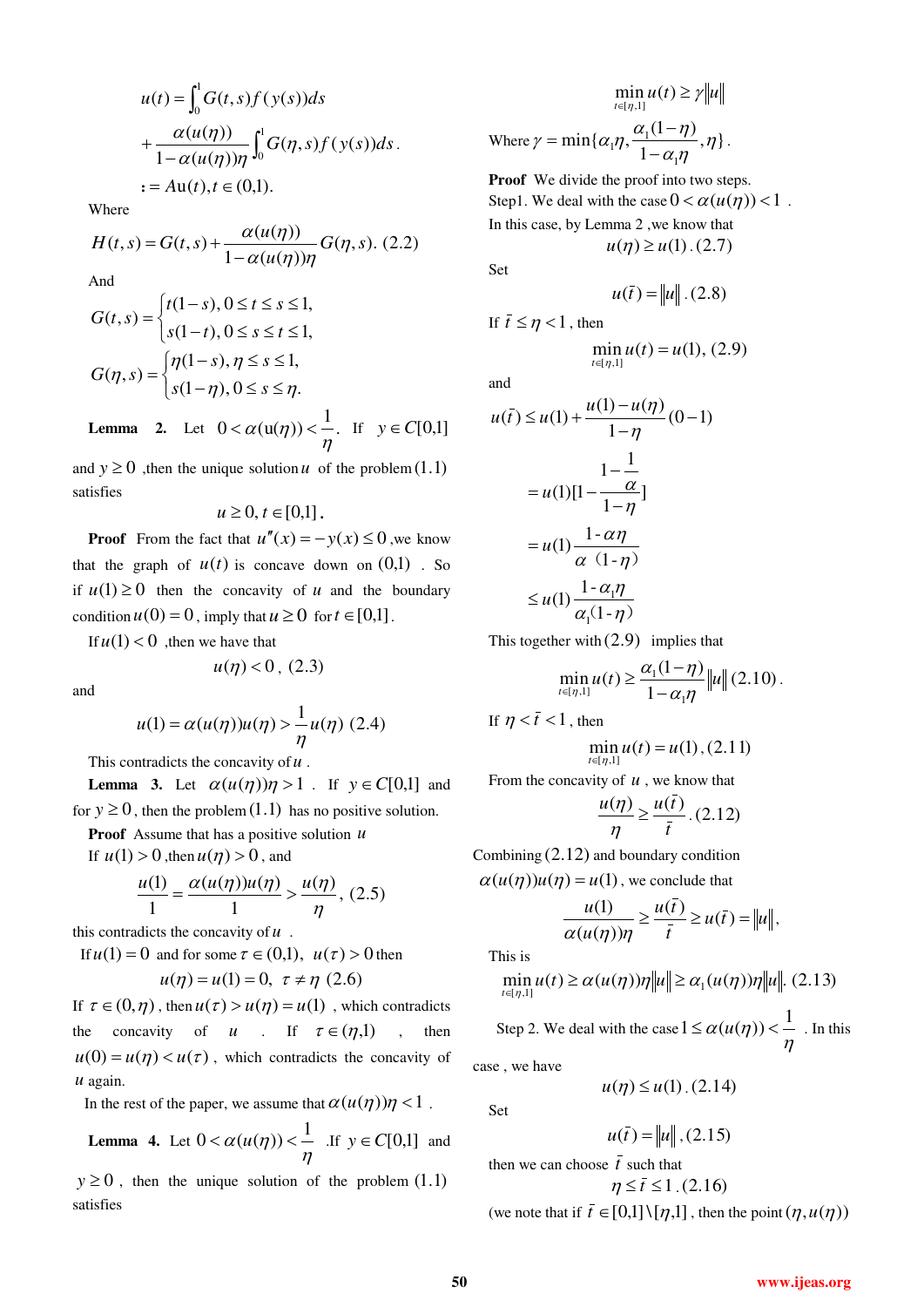is below the straight line determined by  $(1, u(1))$  and  $(\bar{t}, u(\bar{t}))$ . This contradicts the concavity of  $u$ ). From  $(1.16)$  and the concavity of  $u$ , we know that

$$
\min_{t \in [\eta,1]} u(t) = u(\eta) \, . \, (2.17)
$$

Using the concavity of  $u$  and Lemma 2, we have that

$$
\frac{u(\eta)}{\eta} \le \frac{u(\bar{t})}{\bar{t}} (2.18)
$$

This implies

$$
\min_{t \in [\eta,1]} u(t) \ge \eta \|u\| \, . \, (2.19)
$$

This completes the proof.

## III. PROOF OF THE MAIN RESULT

**Proof of Theorem 1** Superlinear case. Suppose then that  $f_0 = 0$  and  $f_\infty = \infty$ . We wish to show the existence of a positive solution of  $(1.1)$  .Now  $(1.1)$  has a solution  $y = y(t)$  if and only if *y* solves the operator equation

$$
y(t) = \int_0^1 G(t,s)f(y(s))ds + \frac{\alpha(u(\eta))}{1 - \alpha(u(\eta))\eta} \int_0^1 G(\eta,s)f(y(s))ds
$$
  
 :=  $Ay(t)$  (3.1)

Denote

$$
K = \{ y \mid y \in C[0,1], y \le 0, \min_{\eta \le t \le 1} y(t) \ge \gamma ||y|| \} (3.2)
$$

It is obvious that *K* is a cone in  $C[0,1]$  .Moreover, by Lemma 4, It is also easy to check that  $A: K \to K$  is completely continuous.

Now since  $f_0 = 0$ , we may choose  $H_1 > 0$  so that  $f(y) \le \varepsilon y$ , for  $0 < y \le H_1$  where  $\varepsilon > 0$  satisfies

$$
\varepsilon[1 + \frac{\alpha_2(u(\eta))}{1 - \alpha_2(u(\eta))\eta}] \int_0^1 G(s, s)ds \le 1.
$$
 (3.3)

Thus, if  $y \in K$  and  $||y|| = H_1$  , then from  $(3.1)$  and  $(3.3)$ , we get

$$
Ay(t) \leq \int_0^1 G(s, s) f(y(s)) ds + \frac{\alpha_2(u(\eta))}{1 - \alpha_2(u(\eta))\eta} \int_0^1 G(s, s) f(y(s)) ds
$$
  
\n
$$
\leq \int_0^1 G(s, s) \varepsilon y(s) ds + \frac{\alpha_2(u(\eta))}{1 - \alpha_2(u(\eta))\eta} \int_0^1 G(s, s) \varepsilon y(s) ds
$$
  
\n
$$
\leq \varepsilon \int_0^1 G(s, s) \|y\| ds + \frac{\varepsilon \alpha_2(u(\eta))}{1 - \alpha_2(u(\eta))\eta} \int_0^1 G(s, s) \|y\| ds
$$
  
\n
$$
\leq \varepsilon \int_0^1 G(s, s) ds H_1 + \frac{\varepsilon \alpha_2(u(\eta))}{1 - \alpha_2(u(\eta))\eta} \int_0^1 G(s, s) ds H_1
$$
  
\n
$$
\leq \varepsilon [1 + \frac{\alpha_2(u(\eta))}{1 - \alpha_2(u(\eta))\eta}] \int_0^1 G(s, s) ds H_1 \qquad (3.4)
$$

Now if we let

$$
\Omega_1 = \{ y \in C[0,1] \, \left| \, \|y\| < H_1 \right\}, \tag{3.5}
$$

then (3.4) show that  $||Ay|| \le ||y||$ , for  $y \in K \cap \partial \Omega_1$ .

Further, since 
$$
f_{\infty} = \infty
$$
, there exists  $\hat{H}_2 > 0$  such that  
\n $f(u) \ge \rho u$ , for  $u \ge \hat{H}_2$ , where  $\rho > 0$  is chosen so that  
\n
$$
\frac{\rho \gamma \alpha_1(u(\eta))}{1 - \alpha_1(u(\eta))\eta} \int_0^1 G(\eta, s) ds ||y|| \ge 1
$$
 (3.6)  
\nLet  $H_2 = \max\{2H_1, \frac{\hat{H}_2}{\gamma}\}\$  and  $\Omega_2 = \{y \in C[0,1] \mid ||y|| < H_2\}$ ,

then  $y \in K$  and  $||y|| = H_2$  implies

$$
\min_{\eta \le t \le 1} y(t) \ge \gamma \|y\| \ge \hat{H}_2,
$$

and so

$$
Ay(\eta) = \int_0^{\eta} G(\eta, s) f(y(s)) dt + \frac{\alpha(u(\eta))}{1 - \alpha(u(\eta))\eta} \int_0^1 G(\eta, s) f(y(s)) ds
$$
  
\n
$$
\geq -\frac{\alpha_1(u(\eta))}{1 - \alpha_1(u(\eta))\eta} \int_0^1 G(\eta, s) f(y(s)) ds
$$
  
\n
$$
\geq \frac{\rho \alpha_1(u(\eta))}{1 - \alpha_1(u(\eta))\eta} \int_0^1 G(\eta, s) f(y(s)) ds
$$
  
\n
$$
\geq \frac{\rho \gamma \alpha_1(u(\eta))}{1 - \alpha_1(u(\eta))\eta} \int_0^1 G(\eta, s) ds ||y|| (by \eta < 1) (3.7)
$$
  
\nHence for  $y \in K \cap \partial\Omega$ 

Hence, for  $y \in K \cap \partial \Omega_2$ 

$$
||Ay|| \ge \frac{\rho \gamma \alpha_1(u(\eta))}{1 - \alpha \alpha_1(u(\eta))\eta} \int_0^1 G(\eta, s) a(s) ds ||y||
$$
  
 
$$
\ge ||y||.
$$

Therefore, by the first part of the Fixed Point Theorem, it follows that *A* has a fixed point in  $K \cap (\overline{\Omega}_2 \setminus \Omega_1)$ , such that  $H_1 \le ||u|| \le H_2$ . This completes the superlinear part of the theorem.

Sublinear case. Suppose next that  $f_0 = \infty$  and  $f_{\infty} = 0$ . We first choose  $H_3 > 0$  such that  $f(y) \ge My$  for  $0 < y < H<sub>3</sub>$ , where

$$
\frac{M\gamma\alpha_1(u(\eta))}{1-\alpha_1(u(\eta))\eta} \int_0^1 G(\eta, s)ds \ge 1
$$
 (3.8)

By using the method to get  $(3.7)$ , we can get that

$$
Ay(\eta) = \int_0^1 G(\eta, s) f(y(s)) ds + \frac{\alpha(u(\eta))}{1 - \alpha(u(\eta))\eta} \int_0^1 G(\eta, s) f(y(s)) ds
$$
  
\n
$$
\geq \frac{\alpha_1(u(\eta))}{1 - \alpha_1(u(\eta))\eta} \int_0^1 G(\eta, s) f(y(s)) ds
$$
  
\n
$$
\geq \frac{\alpha_1(u(\eta))}{1 - \alpha_1(u(\eta))\eta} \int_0^1 G(\eta, s) M(y(s)) ds
$$
  
\n
$$
\geq \frac{\alpha_1(u(\eta))}{1 - \alpha_1(u(\eta))\eta} \int_0^1 G(\eta, s) ds ||y||
$$
  
\n
$$
\geq H_3
$$
 (3.9)

Thus we may let  $\Omega_3 = \{y \in C[0,1] \mid ||y|| < H_3 \}$  so that  $Ay \geq ||y||, y \in K \cap \partial \Omega_3.$ Now, since  $f_{\infty} = 0$ , there exists  $\hat{H}_4 > 0$  so that

 $f(y) \leq \lambda y$  for  $y \geq \hat{H}_4$ , where  $\lambda > 0$  satisfies